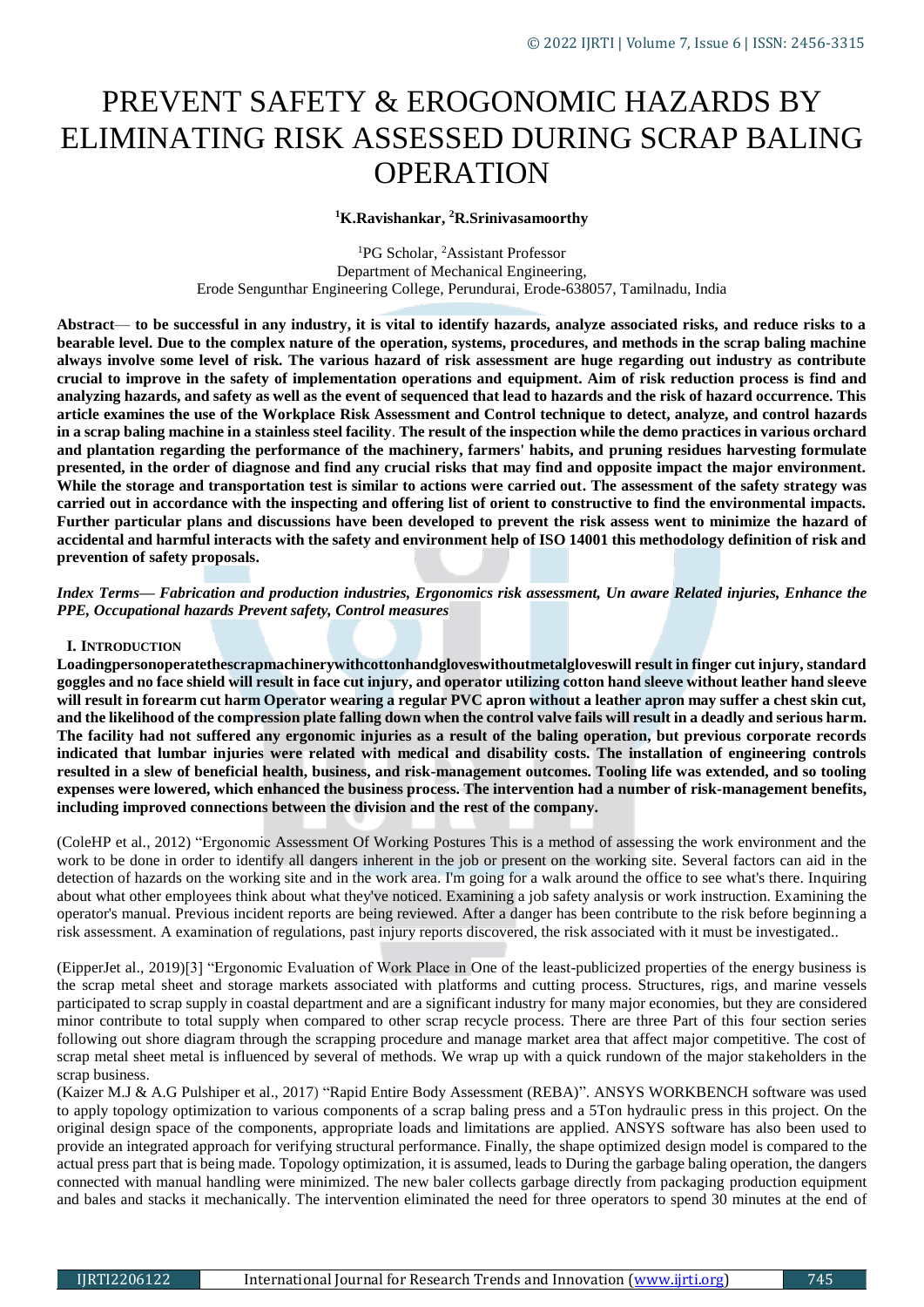three daily shifts hand-loading scrap on to the old baler, in addition to removing the ergonomic concerns. The intervention also reduced the requirement for operators to wear personal protective equipment (PPE).

(McMahon K et al., 2021)[3] "As a result of a miscommunication between two primary design groups, the system design requirements were misunderstood. The mechanical group had planned for the system to function in one of three modes, but the electrical group's design only allowed for one. This was not discovered until late in the programmer, when two mechanical engineers were sent to inspect the overall system and test processes. They discovered that the device could only be operated in a fully automatic mode; semiautomatic or manual operation was not conceivable. This was an extremely humiliating turn of events for the contractor, and it surely harmed their reputation with the consumer. This might have been avoided if the overall system and procedures had been examined and tested early in the design phase, and the design process had been updated on a regular basis. Another strategy that requires little effort or expenditure but provides significant benefits in specific scenarios during design and development programmers is the Simple models are used.

#### **II. ELIMINATION OF ERGONOMICS RISK ASSESSMENT**

Ergonomic risk assessment is a component of the risk management process, which will include a systematic analysis of potential hazards to health and accidents. The goal of an ergonomic risk assessment is to eliminate work-related health risks by identifying existing or potential hazards that could lead. Once risk factors have been identified, interventions to reduce or minimize them must be implemented. Risk assessments can also be used to assess the effectiveness of a workplace intervention.

#### *Objectives of ergonomics risk assessment*

Hazard analysis is described as the process of gathering and analyzing data on hazards and the factors that lead to their presenceinorder to determine which are important for food safety and should be addressed in the HACCP plan. All the Memberofthedepartment also invited to internship closely with their chief and staffs in the department or at the universitywhohaveknowledge, informationdepartment, orexperiencewiththeworktheyareprepared



Standing table, modification chairs and workstations, footrests, anti-fatigue standing mats, occupational therapy, and training to improve aware the safety posture are all possible workplace modifications.

#### *Work Related Injuries*

The hand is an incredible feat of anatomic engineering, both in terms of design and function. If any injuries in hand, form follows first aid section; thus, hand injury to the under discussion treatment of the hand has the medical to cause crucial injuries. Even minor hand injuries should be analyzed by doctor to prevent this danger injuries. When it happen the hand injuries, achieve is to have a immediate and suitable diagnosis and treatment. In other words, after an injury occurs, the doctor tries to start medical therapy as soon as possible to reduce the short- and long-term impacts on the hand.

Saphead fractures are a form of wrist fracture that is very prevalent. Tenderness and swelling are seen at the base of the thumb. Striking the ground with a stick or producing a divot while playing golf can cause hamate hook fractures. Thumb sprains (also known as gamekeeper's thumb or skier's thumb) are tears in the ligaments that connect the thumb to the hand, most commonly on the palm side. People cannot pinch a ligament that has been severely sprained. A sprained ligament requires surgery or splinting to be repaired. Falling on an outstretched hand can rupture the scapholunate ligament, a ligament in the wrist. The word "pain" comes to mind.

Keep your face and eyes safe. Face shields and safety glasses protect you from flying debris, shattered parts, and chemical or hot substance splashes. If you're working with hot materials, use face shields made of heat-resistant materials that won't melt, burn, or shatter. Hats, hair bands, and hair nets help keep your hair out of moving machine parts. The face and eyes have a structure that ideally suited to protecting the eyes from harm. The orbit, a socket enclosed by a strong, bony ridge, houses the eyeball.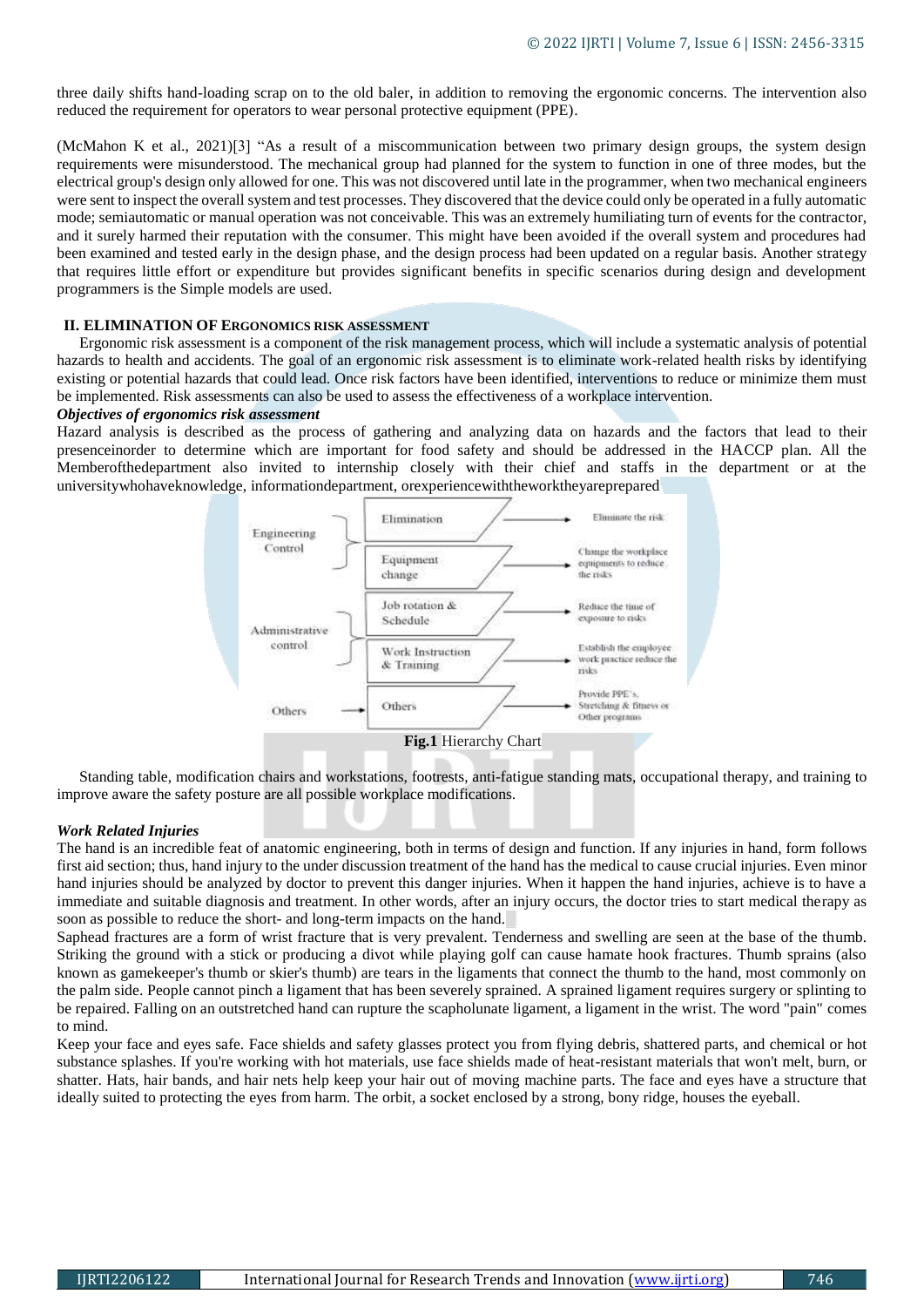

Fig 2 Initial stage of working style

# **III. PROBLEM OF STATEMENT**

Process control is the ability tomonitorand adjust a process to give a desired output. Many types of process control systems exist, including supervisory control and data acquisition (SCADA), programmable logic controllers (PLC), or distributed control systems (DCS), and they work together and transmit data obtained during the manufacturing process.

## *Fatigue Of Workplace*

Workplace fatigue is defined as a person's reduced ability to perform their job effectively. This could be due to both physical and mental exhaustion. These symptoms can develop over time and, if not addressed, can be detrimental to overall well-being and productivity. The symptoms of fatigue can include-Extreme tiredness, Feeling sleepy, Muscle pain, Struggling to concentrate, Feeling dizzy, Low mood, Blurred vision, Headaches, Poor judgments.

Workplace fatigue can have a negative impact on safety and productivity. Fatigue symptoms can contribute to more accidents and injuries. Musculoskeletal Disorders can be long-term consequences of workplace fatigue. Work-related Musculoskeletal Disorders are frequently associated with jobs that require workers to stand for the majority of the day. They are typically defined as issues that can affect the upper limbs, back, and lower limbs.

These signs can often indicate if an employee is suffering from fatigue-Visible signs of pain or discomfort while standing or sitting,Absenteeism,Regular yawning, Looking drowsy, Changes in working behavior, Lower productivity, Struggle to concentrate, Reduced level of good judgments, Slower reflexes.

| Injuries among Scrup Dating Operators |                        |                        |                    |  |  |  |  |  |  |
|---------------------------------------|------------------------|------------------------|--------------------|--|--|--|--|--|--|
| SL.NO                                 | <b>BODY PART</b>       | <b>NUMBER OF CASES</b> | <b>PERCENTAGES</b> |  |  |  |  |  |  |
|                                       | head                   |                        | 7.08%              |  |  |  |  |  |  |
|                                       | hand including fingers | 41                     | 36.28%             |  |  |  |  |  |  |
|                                       | back                   | 4                      | 3.54%              |  |  |  |  |  |  |
|                                       | foot                   | 11                     | 9.73%              |  |  |  |  |  |  |
|                                       | leg                    | 11                     | 9.73%              |  |  |  |  |  |  |
|                                       | abdomen                |                        | 2.65%              |  |  |  |  |  |  |
|                                       | face                   |                        | 1.77%              |  |  |  |  |  |  |
|                                       | eye                    |                        | 2.65%              |  |  |  |  |  |  |
|                                       | chest                  |                        | 0.88%              |  |  |  |  |  |  |
| 10                                    | shoulder               | 4                      | 3.54%              |  |  |  |  |  |  |
|                                       | multiple body parts    |                        | 0.88%              |  |  |  |  |  |  |

# *Injuries among Scrap Baling Operators*

Tab 1 Body Parts Injured In Scrap Baling machine

#### *General Ergonomic Risk Factors*

These are the factors for developing a operator accidents and injuries: Force, Heaving lifting, Push or pull, Carrying, Gripping, Awkward or prolonged postures, Repetitive activities, Overhead work, Contact stress, Vibration load.

#### **IV. METHODOLOGY**

A well-designed assessment tool's goal is to take information gained from research on the causes and effects of strain on the human system and organize questions, calculations, or data to help visualize and predict when this strain reaches levels that could lead to work-related musculoskeletal disorders.

#### *Entire Body Assessment of operator*

A hydraulic structure is mechanical devices that lift or compress a different of components and parts. Hydraulic oils are used tostrength of the inside the cylinder, which generates the force. Pascal's principle is used to operate the hydraulic press machine. Bramah receive a right for his hydraulic load. While Brahma and William George Armstrong are the two pioneers in this industry, we have evolved the press machine designs to an advanced degree over time. A hydraulic press machine is made up of basic hydraulic system components such as a hydraulic cylinder, piston, ram, fluid flow pipelines, oil reservoir, and controller. The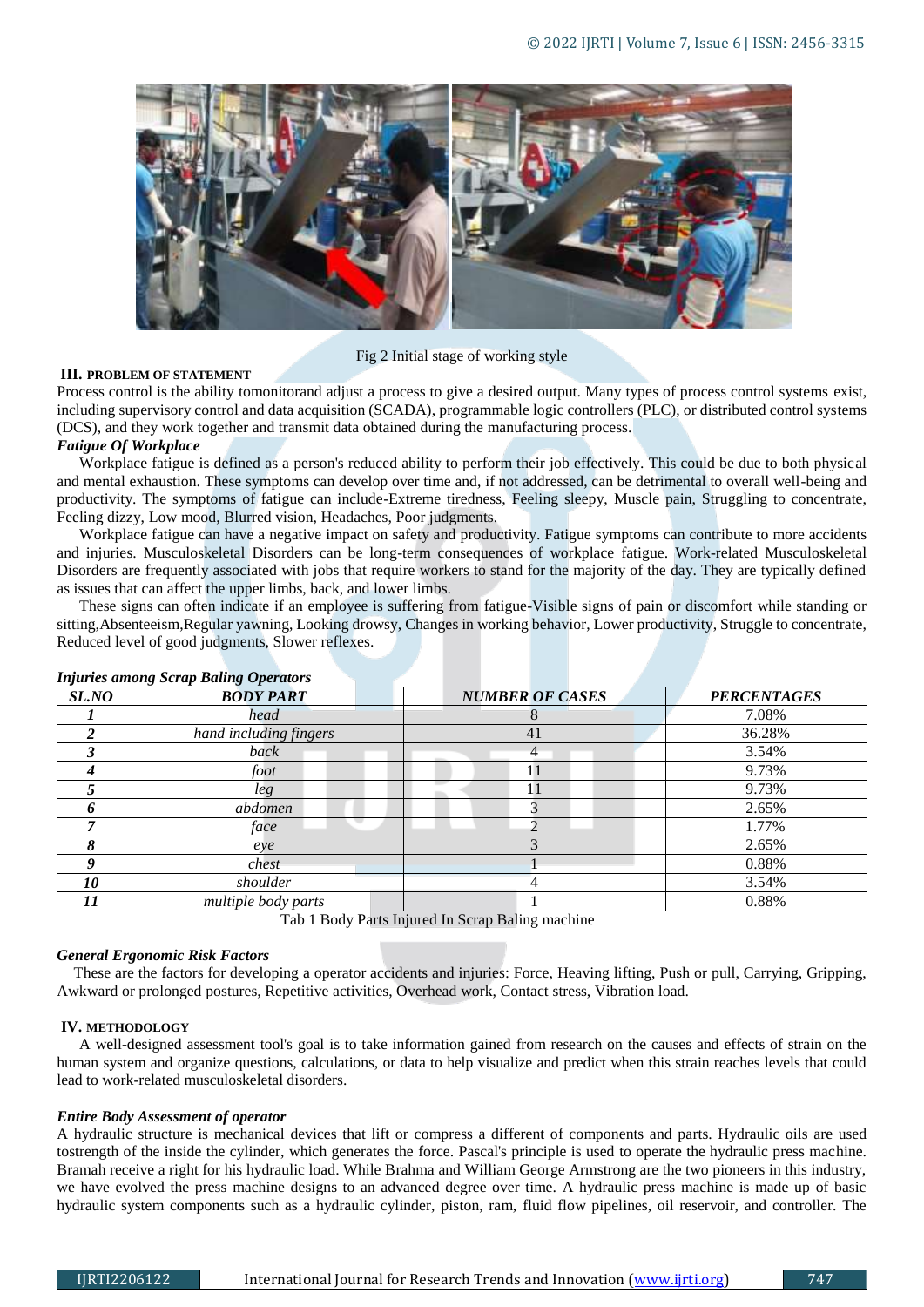hydraulic oil press the piston inside the cylinder, awaking the piston to move. The material is subsequently compressed by a ram attached to a piston.

The inquiry examines the machine's theoretical and experimental model in order to establish an accurately optimal designanalysisand further development of the current machine in the shortest possible time and at the lowest possible cost. The theoretical model uses Finite Element Analysis to account for both traditional analytical formulas and numerical techniques. The goal of modeling the construction of this press is to provide an empirical technique of calculation for determining the stiffness and strength of the press structure. The current work's data acquisition system has been built to establish a diverse measurement system so that the computer can measure the processing of the experimental variables of interest using Computer Aided Design.

#### **Importance of Body Assessment Method**

It is concluded that the use of the Rapid Entire Body Assessment method has increased over the last decade, most likely due to the digitization of knowledge. It is almost always used in conjunction with other methods, and its use can be a good indicator of a company's long-term viability.

The intervention also improved operator morale by removing an unpleasant chore that was routinely rotated among the facility's47 production personnel. The automated baler significantly lowered the amount of paper dust generated during the scrap-handling operation, in addition to the direct labor savings. This resulted in less paper dust being spread across the site, resulting in less cleaning space and labor time, as well as a cleaner process and product. The property insurance carrier deemed the facility's risk being lower as a result of the reduced dust build-up.

## *Rapid Entire Body Assessment processes Steps*

In a recent advisory, the National Institute for Occupational Safety and Health (NIOSH) recommends many workplace precautions for minimizing job-related deaths and injuries connected with baling and compacting devices.

Ahead fractures are a form of wrist fracture that is very prevalent. Tenderness and swelling are seen at the base of the thumb. Striking the ground with a stick or producing a divot while playing golf can cause ha-mate hook fractures. Thumb sprains (also known as gamekeeper's thumb or skier's thumb) are tears in the ligaments that connect the thumb to the hand, most commonly on the palm side. People cannot pinch a ligament that has been severely sprained. A sprained ligament requires surgery or splinting to be repaired. Falling on an outstretched hand can rupture the schoolmate ligament, a ligament in the wrist.

**Identify a job-**We can identify a job to assess by reviewing work postures, strained postures, and repetitive tasks, as well as where previous injuries have occurred, operator complaints have been reported, or quality issues have been raised.

**Understanding the Tasks within the Job**-Interview the operator to learn about the main job tasks, the task demands, and the operator's perception of the most difficult component(s) of the job. Identify the job-related tasks- Intuitively; they appear to be the most vulnerable to hand injuries. Choose the "worst" parts of the task to evaluate based on personal observation and information gathered from the operator interview. This should be determined by the most awkward postures present, the most force exerted, awkward postures held for an extended period of time, or awkward postures repeated multiple times. Take a photograph of the "worst" moment

**Complete the data collection form-**The Body Assessment assesses the entire body, including the upper and lower arms, the wrist, the neck, the back, and the legs. Compare the position or postures of each body segment in the photo to those outlined on the REBA data collection form. Based on these postures, the REBA assigns a score to each body segment. It should be noted that if the upper limbs are performing different actions, they must be analyzed separately.

**Determine the REBA score-**The Rapid Entire Body Assessment assigns a single final score based on the evaluated posture, force requirements, type of movement, frequency of movement, and coupling within the task. This single value, ranging from 1 to 15, represents the operator's work-related human organs risk. It also adds a sense of urgency to workstation engineering changes. A score of 8 or higher indicates that the workers completing the task are at high risk of Musculoskeletal Disorders and that engineering controls are recommended.

**Continue the job improvement process:** If we have a low- to very high-risk final score, we may need to develop solutions to reduce the worker's Musculoskeletal Disorders risk. Check the work after the improvement(s) have been implemented. Complete another REBA data collection form; if our improvements were successful, our final score should be lower. This is a critical step because it allows the evaluator to check in with the operators (do they like the change or are they adapting to it) and ensures that the improvement did not introduce new Musculoskeletal Disorders risk factors.

#### **V. DATE COLLECTIONS**

Domestic or industrial mishaps (for example, from using a hammer or liquid chemicals or cleansers), sports injuries, and motor vehicle incidents are all common causes of eye injury. The clear dome on the front surface of the eye can be damaged by powerful UV light, such as that emitted by a welding arc or bright sunlight reflected off snow. People who suffer from eye injuries are more likely to suffer from additional head or neck problems. Structures at the front of the eye Structures in the back of the eye Structures surrounding the eye may be damaged by an impact. Impact can result in bruises and wounds (lacerations) to the eye's tissues. Bleeding at the front and rear of the eye (vitreous hemorrhage), tearing of the cornea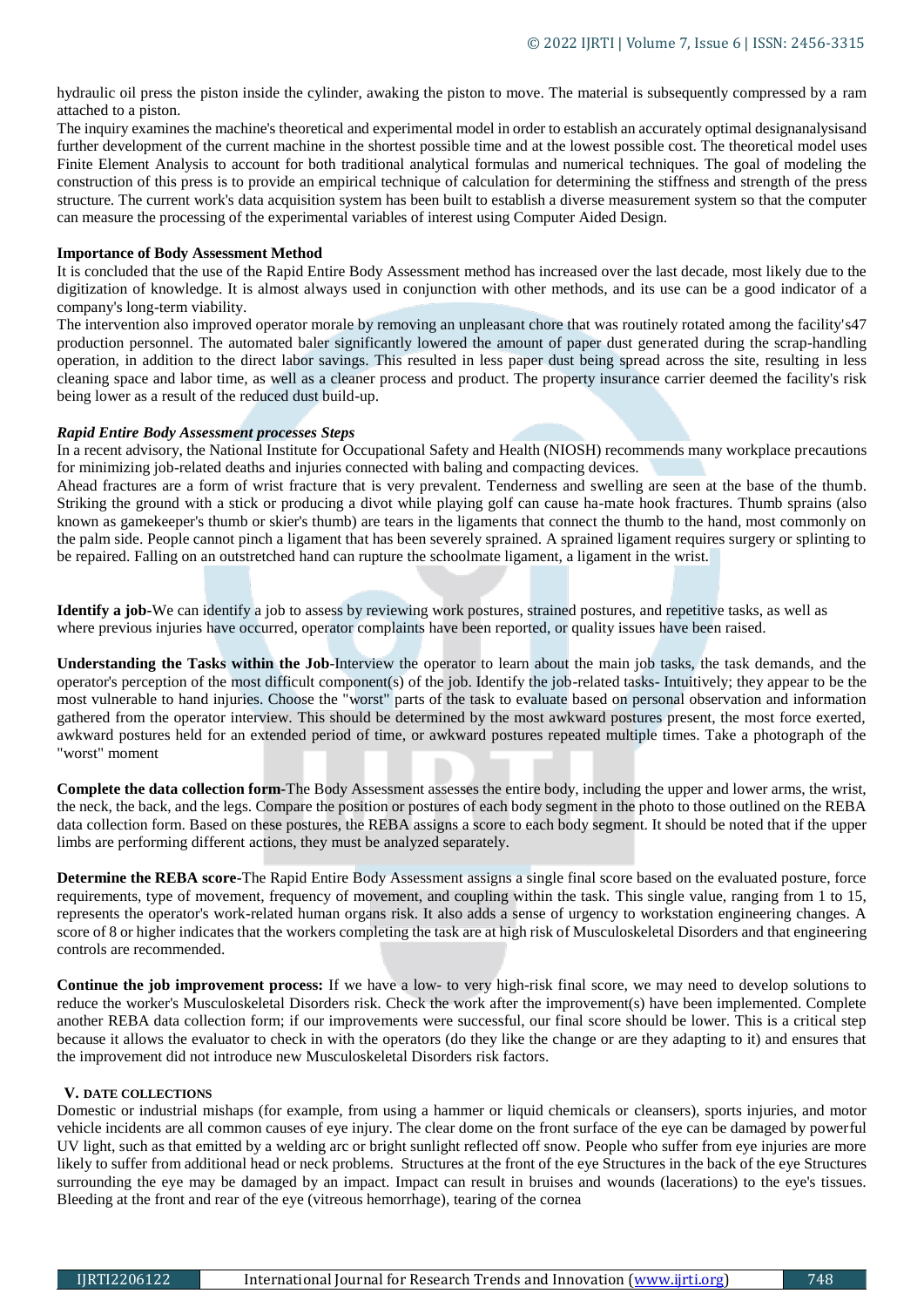

**Fig.3** Ideal stage of scrap baling machine

# **VI. CONTROL MEASURES & RECOMMENDATIONS PROPOSED**

Table 2 Final Assessment & Control Measures

|                         | Injuries in<br>human<br>organs | <b>REBA Final</b><br><b>Risk Level</b> | <b>Control Measures</b>                 |                              |                          |                                           |                         |                           |
|-------------------------|--------------------------------|----------------------------------------|-----------------------------------------|------------------------------|--------------------------|-------------------------------------------|-------------------------|---------------------------|
| S.N<br>$\boldsymbol{o}$ |                                |                                        | <b>Engineering Control</b>              |                              | Administrative           |                                           | <b>Others</b>           |                           |
|                         |                                |                                        | <b>Elimination</b><br>&<br>substitution | fabrication<br><b>Change</b> | Awareness<br>of operator | <b>Training</b><br>provide to<br>operator | <b>Current</b><br>PPE's | <b>Enhance</b><br>the PPE |
| 1.                      | Loading of<br>scrap            | Medium,<br>High risk                   | NP                                      | P                            | P                        | P                                         | P                       | P                         |
| 2.                      | Operate of<br>scrap<br>machine | Medium,<br>High risk<br>Very High risk | NP                                      | P                            | P                        | P                                         | P                       | P                         |
| 3.                      | Unloading<br>of scrap          | Medium,<br>High risk,                  | NP                                      | P                            | $\mathbf{P}$             | P                                         | P                       | $\mathbf{P}$              |

 **NP:** Not Possible **P:** Possible

Following an assessment of all sections of work and worker interviews, we proposed some recommendations to reduce the very high risk, high risk, and medium risk levels to a lower risk level. These are the

- Automatic start with sensor control will reduce the hand and head and eye body injuries
- To be provided safety crucial training, to reduce the extensive reach of the workers and ease of handling.
- Fabricate the baling machine bed clamp used to secure operate and material handling in place
- To be provided partitions suitable PPE, to reduce the extensive reach of the material handling.
- Safety Guard implemented, mechanical safety device to control compressing plate system implemented.
- Electrical safety interlock system implemented safety control is in pool proof.
- Adequate PPE provided adequate material handling system implemented appropriate PPE usage.
- Eliminate all Unsafe Act and Unsafe condition identified & reduce all operational Risk of operators and Improve Ergonomics.
- Enhance PPE and Ensure effective utilization. Implemented sensor control device with electrical interlock control setup
- Design & Develop safety mechanism with Special Pneumatic Latch Enhance Material Handling equipment to improve Ergonomics.
- Loading scrap in to the with cotton hand gloves and plain goggles as the PPE chamber. Possibility for finger cut injury during Scrap loading to bale chamber.
- Loading scrap in to the chamber with cotton hand gloves as the PPE Possibility for forearm injury during Scrap loading to bale chamber
- Loading scrap in to the chamber with cotton hand gloves and cotton sleeve as the PPE Possibility for scrap to tear the chest skin during Scrap loading to bale chamber.
- Loading scrap in to the chamber with cotton hand gloves, cotton sleeve & apron as the PPE. Possibility for scrap to tear the face skin during Scrap loading to bale chamber.
- Possible injuries in Scrap Cut finger ,Scrap cut forearm, Scrap Cut chest skin, Scrap Cut face skin
- Loading scrap in to the chamber with Metal hand gloves, plain goggles, leather sleeve, leather apron & Plastic face shield as the PPE Zero Harm, Revised and ensured 100% adherence.
- Operator operates the start button to enable the compression plate movement and the plate begin to move with No interruption in between. Possibility for other person to press the start button leading to compression plate movement while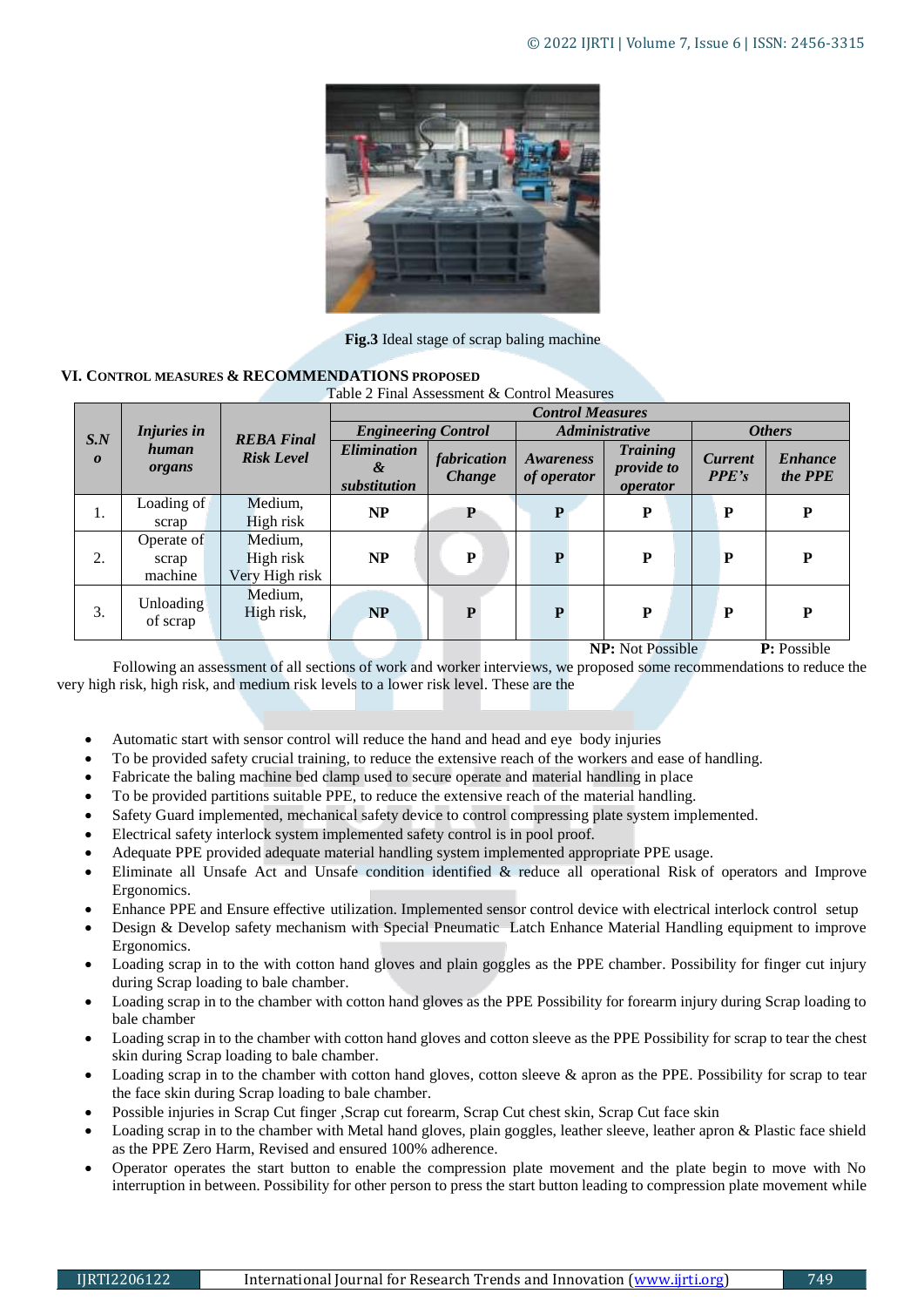the main operator is loading the scrap in the chamber leads to fatal, Compression Plate press operator head, Provide mechanical safety guard and sensor control device with electrical interlock.

- Mechanical guard and sensor controls are provided such that the possibility of Body and hand movement in to the chamber is totally prevented and also controls are provided to stop the plate abruptly on interruption, zero harm, Fool proof safety device system in place.
- Operator insert his hand in to the chamber and lift the bale while compression plate is free to fall in case of mechanical failure Over period of use, Possibility for compression plate joint to get broken and fall on operator hand during unloading, Compression Plate fall and cut operator hand Provide Pneumatic operated mechanical safety latch with sensor based electrical interlocking.
- Pneumatic operated mechanical latch is provided to prevent free fall in case of mechanical failure. Zero harm, the latch will hold compression plate inspite of plate getting broken.
- Operator lifts the bale and bends 90degree to unload bale to pallet truck leading to Musculoskeletal Disorders. based on REBA study, as REBA score is between 11-15 due to possibility for Musculoskeletal Disorders and hence treated as Very high risk level. Poor Ergonomics. Improve material handling system and ensure usage
- Material handling system is improved such that Bending is totally avoided, Zero harm, No possibility for Musculoskeletal Disorders.





# **VII. CONCLUSION**

In this study and control measures of prevent safety and ergonomics risk assessment in scrap baling operation, The number of complicated problems facing engineers has risen dramatically in the recent decade, as has the technical expertise and understanding in science and engineering required to solve and mitigate these issues. As new opportunities and very complex issues emerge, the globe is becoming increasingly interconnected in ways we are only beginning to comprehend. When packing recycled stainless steel scrap materials in a baling machine, operators should not wear simple goggles, cotton gloves, or cotton handsleeves.Theyhavetobecarefulinprotectingthemselveswiththeutilizationofprotectiveequipmentssuchasirontubesandrodsaroundt hemachine. If they do not wear protective equipment, they will sustain several injuries, thus PPE must be improved to allow the engineering fabrication process to be excellent around the machine to protect the machine operator from the step baling machine. After addressing all the risk assessed, we are confident that we will have no possibility's for injury's and incidents happening in the process .They are confident that the process is fully safe and operator friendly.

#### **References**

1. Mv fatter[, mgavieiraa](https://scholar.google.com/citations?user=1kmbbjMAAAAJ&hl=en&oi=sra)pplicationofhumanhazoptechniqueadequatetoidentifiedtherisks133(1)2019–elsevier

2. hp cole - handbook of occupational health and wellness,springer workplace injury and illiness safety engineeringeconomicsandsocialcapital 18(2)(2012) 290–298

3. kmcmahon, [yryan-fogarty,](https://scholar.google.com/citations?user=Bwe47mQAAAAJ&hl=en&oi=sra) [cfitzpatrick -](https://scholar.google.com/citations?user=Tb-HLZMAAAAJ&hl=en&oi=sra)resources,conservation estimating job creation potential o compliantinpretreatment(2021) 6 (4) (2011)258-266